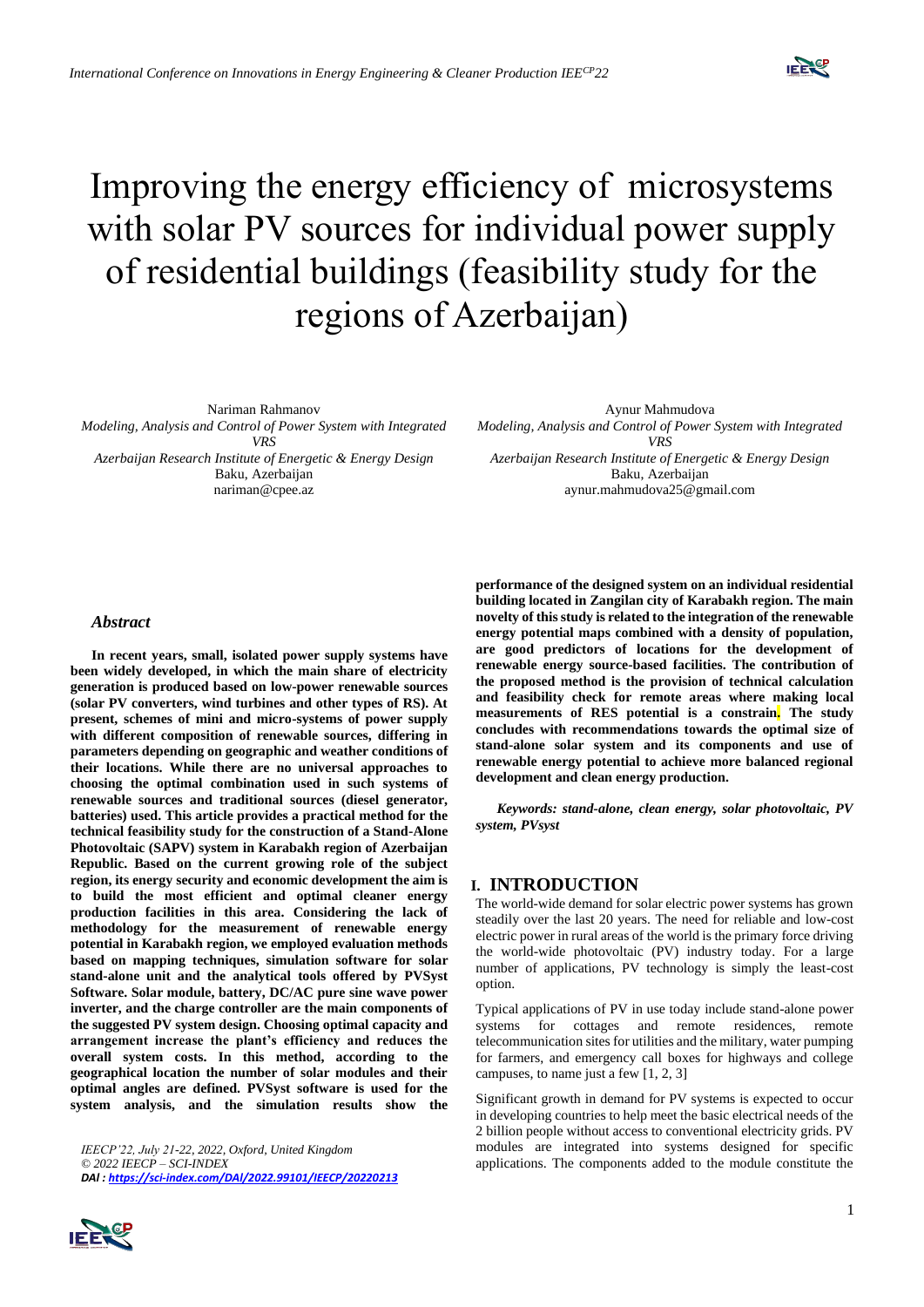

"balance of system" or BOS. Balance of system components can be classified into three categories:

• Batteries - store electricity to provide energy on demand at night or on overcast days;

• Inverters - required to convert the DC power produced by the PV module into AC power;

• Controllers - manage the energy storage to the battery and deliver power to the load

Not all systems will require all these components. For example, in systems where no AC loads present an inverter is not required. For on-grid systems, the utility grid acts as the storage medium and batteries are not required [4, 5].

Some stand-alone systems, for example, include a fossil fuel generator that provides electricity when the batteries become depleted; and water pumping systems require a DC or AC pump. This article suggests an off-grid solar power system, for a typical home at Zangilan, Azerbaijan. To computing the off-grid solar system components, as it was requested the design was done for the shortest day of the year which is 21st of December. The solar data is obtained from NASA web site and PVSyst software.

In the Figure 1,2, 3 and 4 it is shown the photovoltaic power potential of the study area for one day, monthly averages and yearly data.



**Figure 1. Daily photovoltaic power potential**



**Figure 2. Monthly photovoltaic power potential**



**Figure 3. Daily photovoltaic power potential for one year**



**Figure 4. Daily photovoltaic power potential for one month**

Obtained results are compared with the data extracted from SolarGIS web software and NASA available data. The data from NASA collected from Surface meteorology and Solar Energy (SSE) Release 6.0 Data Set (Jan 2008), 22-year Monthly & Annual Average (July 1983 - June 2005) and shown on Table 1.

**Table 1. Average monthly values and annual amount of Solar radiation**

| Month      | <b>SolarGIS</b><br>GHI<br>$kWh/m^2/m$<br>th | <b>Pysyst</b><br><b>GHI</b><br>$kWh/m^2/m$<br>th | <b>PVSyst</b><br>$kWh/m^2/d$<br>ay | <b>NASA</b><br>$kWh/m^2/$<br>dav |  |  |  |  |
|------------|---------------------------------------------|--------------------------------------------------|------------------------------------|----------------------------------|--|--|--|--|
| Jan        | 64.0                                        | 57.3                                             | 1.85                               | 20.3                             |  |  |  |  |
| Feb        | 79.4                                        | 68.3                                             | 2.44                               | 2.75                             |  |  |  |  |
| Mar        | 110.7                                       | 104.1                                            | 3.36                               | 3.61                             |  |  |  |  |
| Apr        | 124.5                                       | 124.5                                            | 4.15                               | 4.44                             |  |  |  |  |
| May        | 151.7                                       | 163.3                                            | 5.27                               | 5.37                             |  |  |  |  |
| Jun        | 179.3                                       | 189.8                                            | 6.33                               | 6.34                             |  |  |  |  |
| Jul        | 187.7                                       | 201.3                                            | 6.49                               | 6.33                             |  |  |  |  |
| Aug        | 172.8                                       | 177.8                                            | 5.74                               | 5.59                             |  |  |  |  |
| <b>Sep</b> | 121.0                                       | 128.5                                            | 4.28                               | 4.64                             |  |  |  |  |
| Oct        | 92.9                                        | 83.3                                             | 2.69                               | 3.38                             |  |  |  |  |
| Nov        | 68.2                                        | 60.1                                             | 2.00                               | 2.27                             |  |  |  |  |
| Dec        | 57.2                                        | 53.3                                             | 1.72                               | 1.70                             |  |  |  |  |
| Yearly     | 1409.4                                      | 1411.5                                           | 3.87                               | 4.04                             |  |  |  |  |

There is minor difference between the data, and this considered applicable as the data are collected via satellite. In previous studies

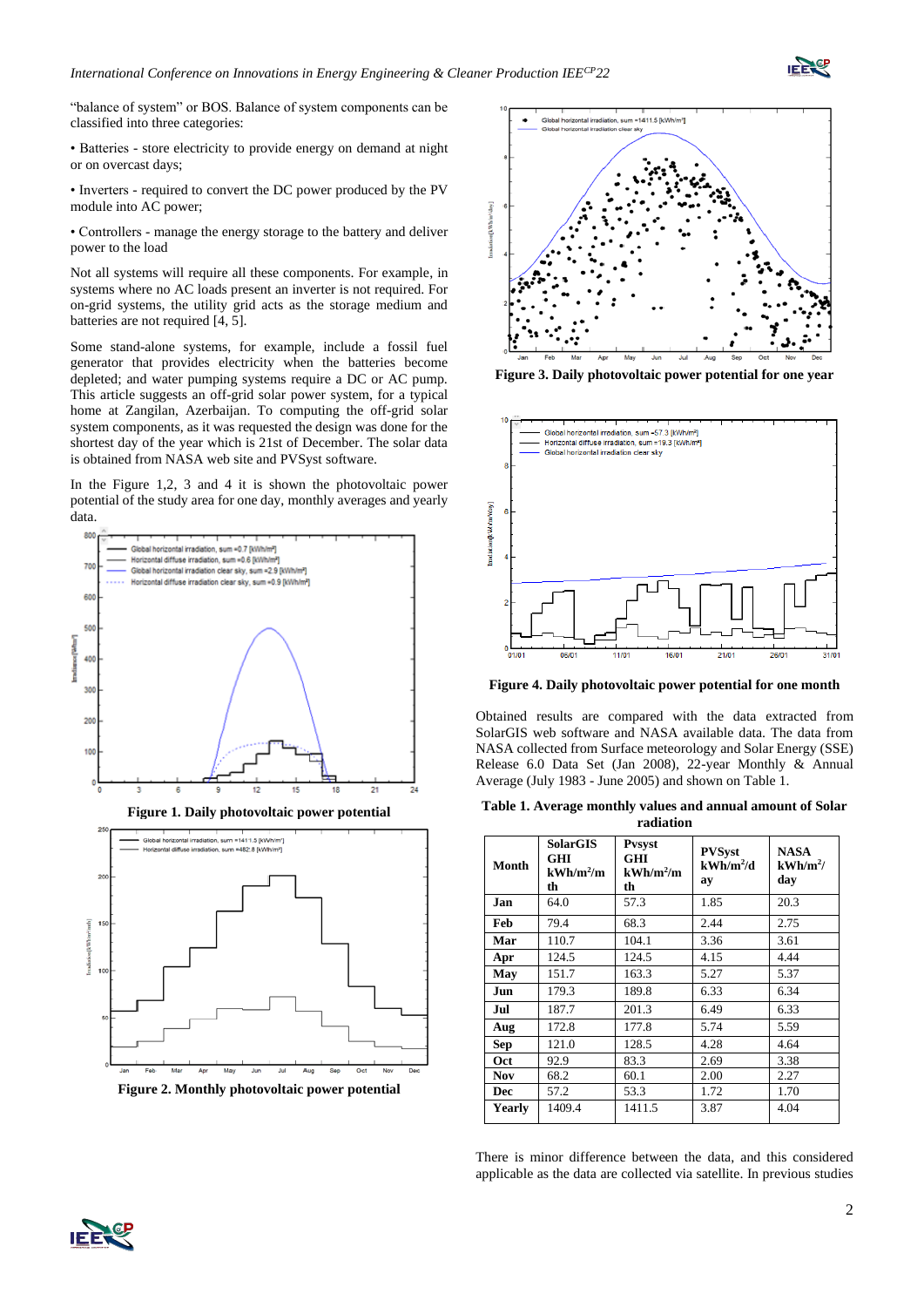

it has been identified that the Zangilan city has more solar power potential than the other cities of Karabakh region, Azerbaijan.

## **II. LOAD MODELING**

A typical home is a 120 square meter house located in Zangilan, Azerbaijan, location: latitude: 39.30N, longitude: 46.590E.

A typical home loads are described in Table 2. Hourly distribution and the daily consumption are presented in Figure 5.

|  | Table 2. Household characteristics and energy demand |  |
|--|------------------------------------------------------|--|
|--|------------------------------------------------------|--|

| Loads                  | Power<br>(watt) | <b>Qty</b>     | <b>Hours</b>   | <b>Total</b><br>power | <b>Energy</b><br>(Watt.h) |  |  |
|------------------------|-----------------|----------------|----------------|-----------------------|---------------------------|--|--|
|                        |                 |                |                | (watt)                |                           |  |  |
| Lamps                  | 10              | 12             | 5              | 120                   | 600                       |  |  |
| TV/PC/Mobile           | 100             | $\overline{c}$ | 5              | 200                   | 1000                      |  |  |
| Domestic               | 500             |                | $\overline{4}$ | 500                   | 2000                      |  |  |
| Appliances             |                 |                |                |                       |                           |  |  |
| Fridge                 | 33.292          |                | 24             | 33.292                | 799.008                   |  |  |
| <b>Washing Machine</b> | 1000            |                | 2              | 1000                  | 2000                      |  |  |
| Heater (Hot water)     | 100             |                | 24             | 100                   | 2400                      |  |  |
| Air Conditioning       | 1000            |                | 3              | 1000                  | 3000                      |  |  |
| Stand-by               | 6               | 1              | 24             | 6                     | 144                       |  |  |
| consumers              |                 |                |                |                       |                           |  |  |
| <b>Total Power of</b>  | 2959.292        |                |                |                       |                           |  |  |
| Loads                  |                 |                |                |                       |                           |  |  |
| <b>Total Energy</b>    | 11943.008       |                |                |                       |                           |  |  |
| Demand                 |                 |                |                |                       |                           |  |  |

While creating load parameters seasonal demand is considered and identified higher demand during summer season due to air connditioning system. Table 2 shows the summer season load characteristics during June-August.

The calculation is based on the energy demand which is in our case is 11943Wh≈ 12kWh.

It has been identified that the maximum demand of the house is during summer season due to air conditioning unit. Considering the daily household consumers and seasonal modulation, the avarage 12kWh is used for calculation.

## **III. TYPICAL LAYOUT**

Stand-alone systems are always organized around a battery storage:

- A PV Array charges the battery or directly delivers its power to the user

- The user's needs should be well defined, with its daily profile

Figure 6 describes the typical layout of standalone system:



**Figure 6. Typical layout of Stand-alone system.**

The system performs a balance between the PV production (depending on irradiance) and the users' needs. The difference should be derived in the battery, either Positively(charge) or negatively (discharge) [6, 7, 8].

The energy balance is controlled by the charger controller. The role of the controller is to handle the energy flow, mainly for the protection of the battery:

When the battery is full, the PV array should be disconnected

When the battery is empty, the user should be disconnected





**Figure 5. Households' hourly distribution**

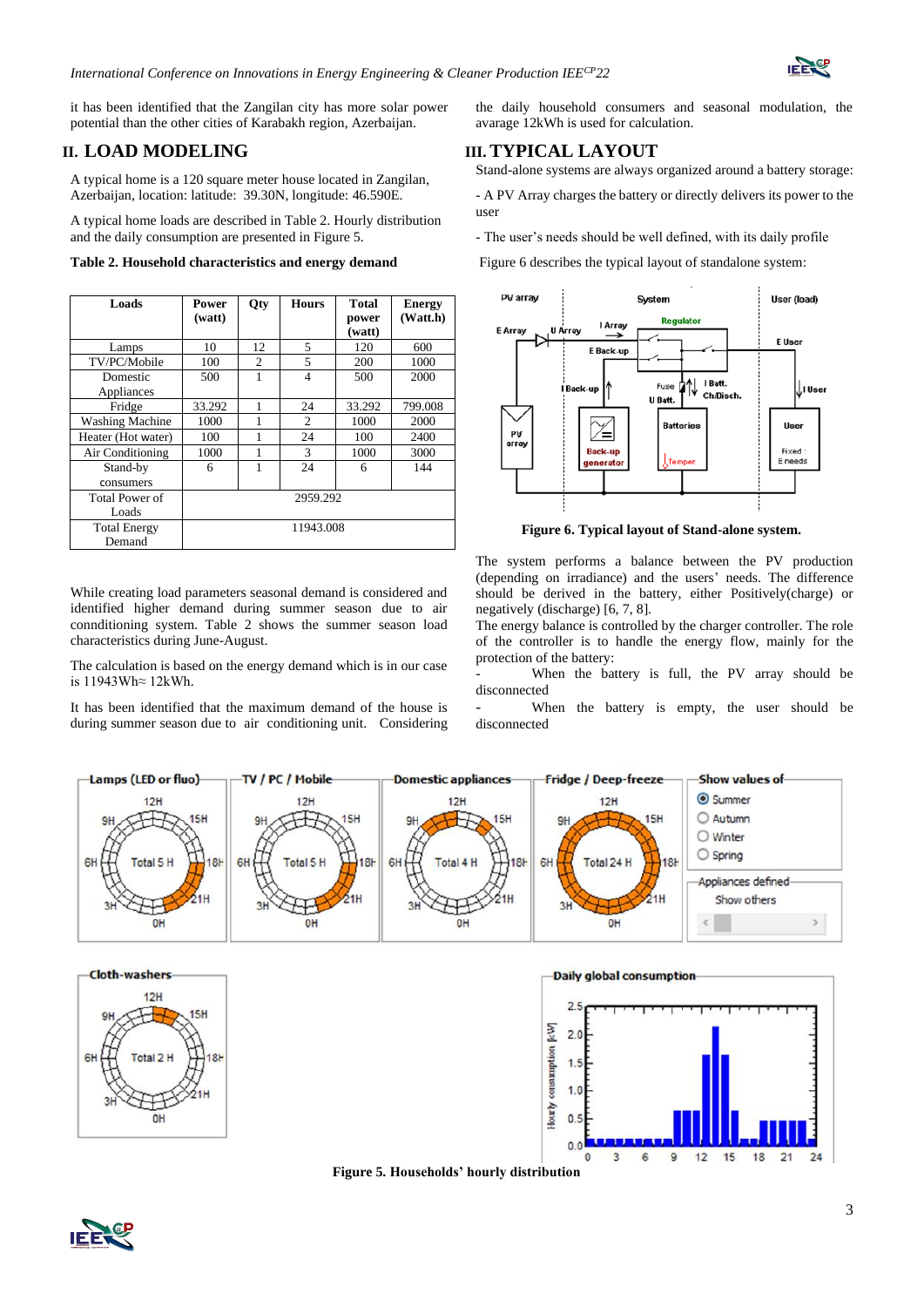Moreover, the controller may manage the starting of an eventual back-up generator, when the battery is empty, and the solar gain is not sufficient. However, back-up generator is optional and is not considered in this article [9, 10].

# **IV. CALCULATION OF SYSTEM COMPONENTS FOR AUTONOMOUS STAND-ALONE POWER SUPPLY OF INIDIVIDUAL RESIDENTIAL HOUSE FIGURES/CAPTIONS**

The calculation is starting with defining of declination, elevation and tilt angles based on the selected area coordinates (latitude and longitude). This is required to define the peak sun hours which is the main parameters in correct selection of PV panels [11, 12].

Declination angle determined by using below formula and it is the angle between the universe axis and the earth axis:

$$
\delta = 23.5 \sin \left[ \frac{360}{365} (284 + d) \right]
$$

Where  $\delta$  – is declination angle, d – is the day number of the year.

Elevation angle is the angle between the sun rays and the horizontal plane and determined as below formula:

 $\alpha = 90 - \emptyset + \delta$ 

Here,  $\alpha$  – is elevation angle,  $\varphi$ - is the latitude of the selected area.

The tilt angle is an angle between the solar panel and the horizontal plane. It is defined as per below formula:

$$
\beta = 90 - \alpha
$$

Where,  $\beta$ - is a tilt angle,  $\alpha$  – is an elevation angle. The calculation is done for each month of the year.



**Figure 7. Declination, elevation and tilt angles**

Ones the required angles are calculated, the peak sun hours can be defined by using below formula:

$$
S_m = \frac{S_H \times \sin(\alpha + \beta)}{\sin \alpha}
$$

Where,  $S_m$  – is peak sun hour,  $\alpha$  and  $\beta$  elevation and declination angles, accordingly.

The results obtained from calculations are presented in Table 3.

Based on the calculated peak sun hour and energy demand the number of required PV panels can be calculated as following:

Number of panels = 
$$
\frac{P_{in}}{power \ of \ single \ panel}
$$

$$
P_{in} = \frac{Energy}{\eta \times S_m}
$$

Where the  $P_{in}$  – is an input power of PV panel,  $\eta$ - is an efficiency of panel. While selecting PV panel NOCT-Nominal operating cell temperature, TCP-Temperature coefficient of panel, efficiency and open circuit voltage are collected from the panel datasheets.

To choose batteries below calculation is done:

$$
Total Ah = \frac{Energy \times AD}{\eta \times V_{bus} \times DOD}
$$

Where the  $AD$  – autonomy days, considered to compensate sun absence,  $DOD -$ Depth of discharge,  $V_{bus}$  – total system voltage,  $\eta$  – battery efficiency.

By taking in to account the inverter nominal voltage, the bus voltage is identified. Thus, the number of parallel branch of batteries are calculated.

*N. of batteries in each branch* = 
$$
\frac{V_{bus}}{V_{battery}}
$$

 $\overline{r}$ 

$$
V_{bus} = V_{inverter}
$$

*AH for single branch*  
= single battery *AH*  

$$
\times
$$
 *N. of bat in each branch*

*N. of parallel branch* = 
$$
\frac{Total AH}{AH for single branch}
$$

Charger Controller is calculated and selected based on its rated minimum current.

$$
I_{charge\ min.} = \frac{N. \ of \ panel \times P_{single}}{V_{bus}}
$$



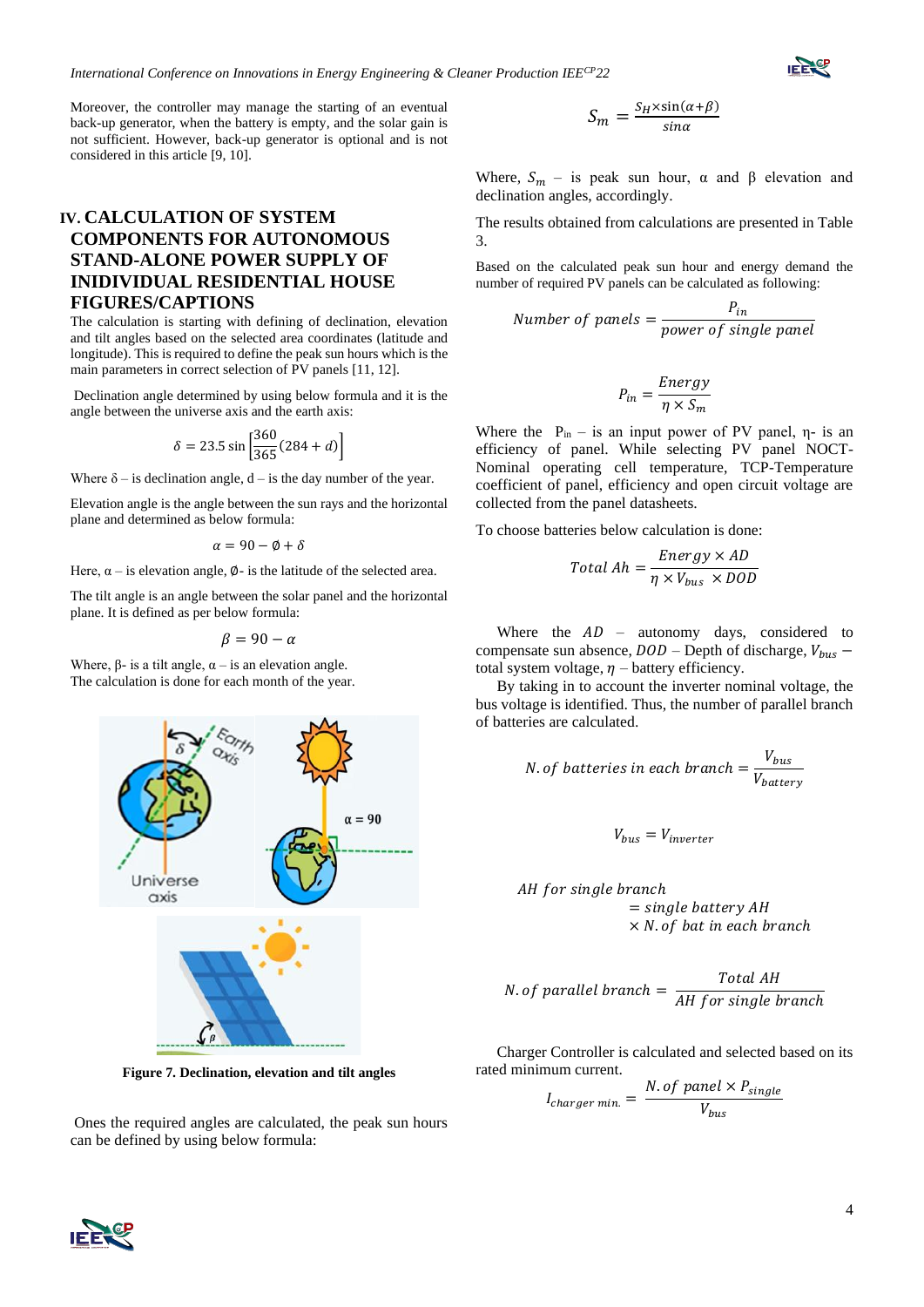

| <b>Parameters</b> | Jan        | Feb         | <b>March</b> | Apr   | May   | Jun   | Jul   | Aug   | <b>Sep</b> | Oct       | <b>Nov</b> | <b>Dec</b> |
|-------------------|------------|-------------|--------------|-------|-------|-------|-------|-------|------------|-----------|------------|------------|
| $S_{\rm H}$       | 2.03       | 2.75        | 3.61         | 4.44  | 5.37  | 6.34  | 6.33  | 5.59  | 4.64       | 3.38      | 2.27       | 1.7        |
| Latitude          | 39.04      | 39.04       | 39.04        | 39.04 | 39.04 | 39.04 | 39.04 | 39.04 | 39.04      | 39.04     | 39.04      | 39.04      |
| Longitude         | 46.61      | 46.61       | 46.61        | 46.61 | 46.61 | 46.61 | 46.61 | 46.61 | 46.61      | 46.60     | 46.61      | 46.61      |
| Day Number        | 21         | 52          | 80           | 111   | 141   | 172   | 202   | 233   | 264        | 294       | 325        | 355        |
| Declination       | $-20.155$  | $-11.2$     | $-0.3452$    | 11.66 | 20.27 | 23.5  | 20.47 | 11.77 | $-0.291$   | $-11.861$ | $-20.53$   | $-23.50$   |
| Elevation         | 30.804     | 39.76       | 50.614       | 62.62 | 71.18 | 74.46 | 71.40 | 62.67 | 50.68      | 39.10     | 30.43      | 27.46      |
| Beta(calc.)       | 62.54      | 62.54       | 62.55        | 62.54 | 62.5  | 62.54 | 62.56 | 62.54 | 62.55      | 62.54     | 62.55      | 62.55      |
| Beta(design)      | 60         | 60          | 60           | 60    | 60    | 60    | 60    | 60    | 60         | 60        | 60         | 60         |
| Sm                | 3.97       | 4.24        | 4.38         | 4.22  | 4.277 | 4.70  | 5.015 | 5.302 | 5.617      | 5.30      | 4.484      | 3.685      |
| Sm(min)           | 3.684557   |             |              |       |       |       |       |       |            |           |            |            |
| Sm(max)           | 5.61689907 |             |              |       |       |       |       |       |            |           |            |            |
| P.S.H             |            | 4.597850573 |              |       |       |       |       |       |            |           |            |            |

**Table 3. Angles and peak sun hour calculation results**

Inverter selection is implemented based on the below formula:

$$
P_{\text{inverter}} = \frac{P_{\text{load}} \times \text{Safety Factor}}{PF}
$$

Where,  $Safety$  Factor – consider the sudden increase of the loads power,  $PF -$  is the power factor.

Ones the panels are selected required area calculation can be done. During this calculation the actual dimensions of each panel and spacing between the panels are considered

## **V. RESULTS & DISCUSSION**

 Based on the calculation, the optimal tilt angle of PV panels shall be 60 degrees. At this degree the PV panel calculated is Generic STP-415S-A78-Vfh, Si-Mono type 8 of panels with 415Wp nominal power and 38A open circuit current. The suitable battery is Li-Ion battery, 180Ah, 26V batteries. The calculated inverter power is 5kW. Obtained results are simulated via PVSyst software.





**Table 4. Balances and Main result**

| Month      | GlibHor<br>kWh/m2 | E Avail<br>kWh/m <sup>2</sup> | E User<br>kWh | E-Load<br>kWh |
|------------|-------------------|-------------------------------|---------------|---------------|
| Jan.       | 57.3              | 345.2                         | 277.2         | 277.2         |
| Feb        | 68.3              | 328.7                         | 250.4         | 250.4         |
| Mar        | 104.1             | 363.1                         | 277.2         | 277.2         |
| Apr        | 124.5             | 354.9                         | 268.3         | 268.3         |
| May        | 163.3             | 378.3                         | 277.2         | 277.2         |
| Jun        | 189.8             | 385.0                         | 358.3         | 358.3         |
| Jul        | 201.3             | 427.1                         | 370.2         | 370.2         |
| Aug        | 177.8             | 444.8                         | 370.2         | 370.2         |
| <b>Sep</b> | 128.5             | 399.7                         | 268.3         | 268.3         |
| Oct        | 83.3              | 357.8                         | 277.2         | 277.2         |
| Nov        | 60.1              | 338.0                         | 268.3         | 268.3         |
| Dec        | 53.3              | 367.1                         | 277.2         | 277.2         |
| Yearly     | 1411.5            | 4489.7                        | 3540.3        | 3540.3        |

#### **Legend:**

GlobHor- Global horizontal Irradiation E\_Avail- Available Solar Energy E\_User- Energy Supplied to the user E\_load - Energy Need of the user